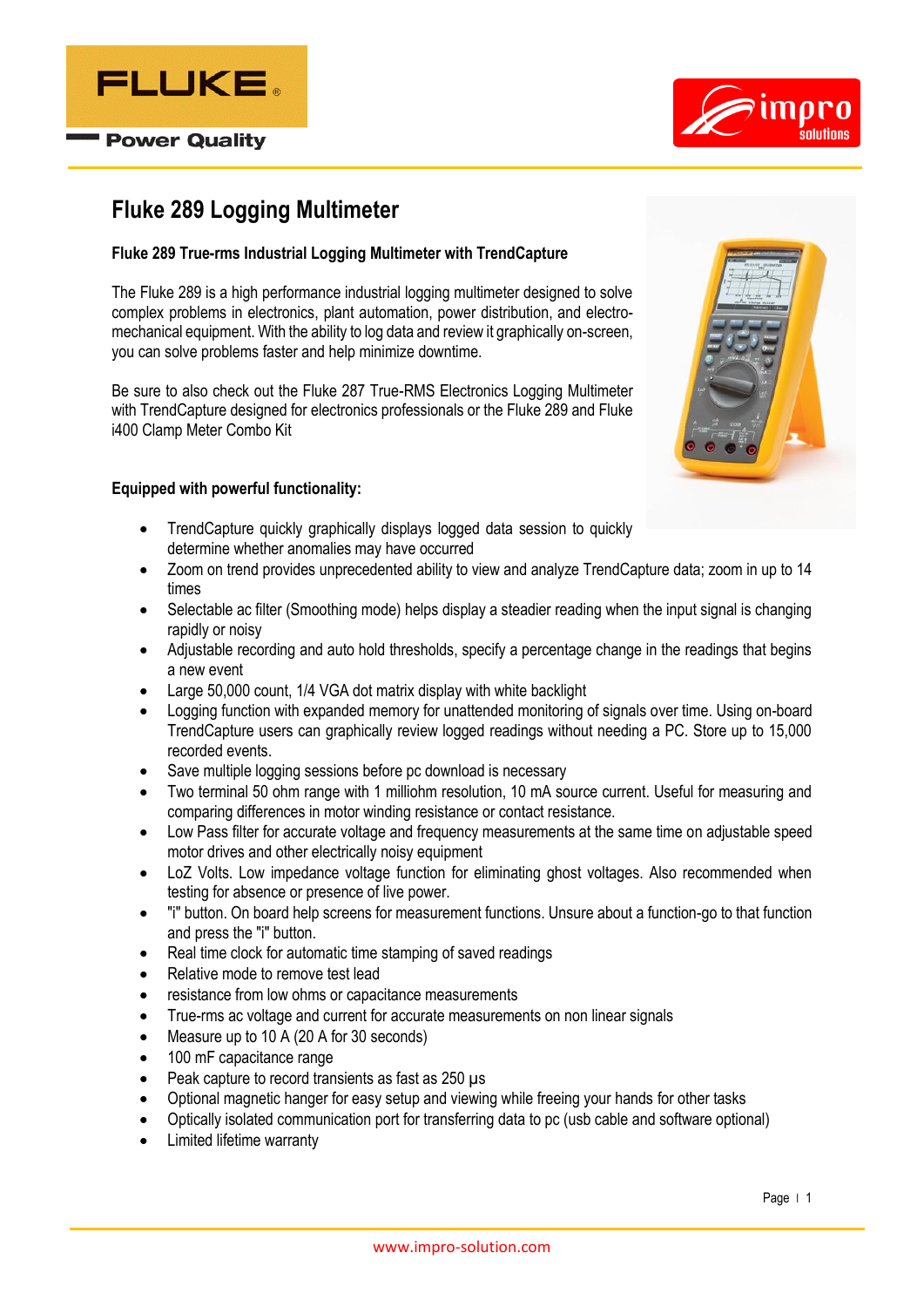



#### **Key Features of the Fluke 289 Logging Multimeter:**

- TrendCapture quickly graphically displays logged data session to quickly determine whether anomalies may have occurred
- Zoom on trend provides unprecedented ability to view and analyze TrendCapture data; zoom in up to 14 times
- Selectable ac filter (Smoothing mode) helps display a steadier reading when the input signal is changing rapidly or noisy
- Adjustable recording and auto hold thresholds, specify a percentage change in the readings that begins a new event
- Large 50,000 count, 1/4 VGA dot matrix display with white backlight
- Logging function with expanded memory for unattended monitoring of signals over time. Using on-board TrendCapture users can graphically review logged readings without needing a PC. Store up to 15,000 recorded events.



- Save multiple logging sessions before pc download is necessary
- Two terminal 50 ohm range with 1 milliohm resolution, 10 mA source current. Useful for measuring and comparing differences in motor winding resistance or contact resistance.
- Low Pass filter for accurate voltage and frequency measurements at the same time on adjustable speed motor drives and other electrically noisy equipment
- LoZ Volts. Low impedance voltage function for eliminating ghost voltages. Also recommended when testing for absence or presence of live power.
- "i" button. On board help screens for measurement functions. Unsure about a function-go to that function and press the "i" button.
- Real time clock for automatic time stamping of saved readings
- Relative mode to remove test lead resistance from low ohms or capacitance measurements
- True-rms ac voltage and current for accurate measurements on nonlinear signals
- Measure up to 10 A (20 A for 30 seconds)
- 100 mF capacitance range
- Peak capture to record transients as fast as 250 µs
- Optional magnetic hanger for easy setup and viewing while freeing your hands for other tasks
- Optically isolated communication port for transferring data to pc (usb cable and software optional)
- Limited lifetime warranty

#### **SPECIFICATIONS:**

| <b>Voltage DC</b> | Accuracy<br>Range and Resolution | $0.025 \%$<br>50.000 mV,500.00 mV, 5.0000 V, 50.000 V, 500.00 V,1000.0V            |
|-------------------|----------------------------------|------------------------------------------------------------------------------------|
| Voltage AC        | Accuracy<br>Range and Resolution | $0.4$ %(true-rms)<br>50.000 mV,500.00 mV, 5.0000 V, 50.000 V, 500.00 V,<br>1000.0V |